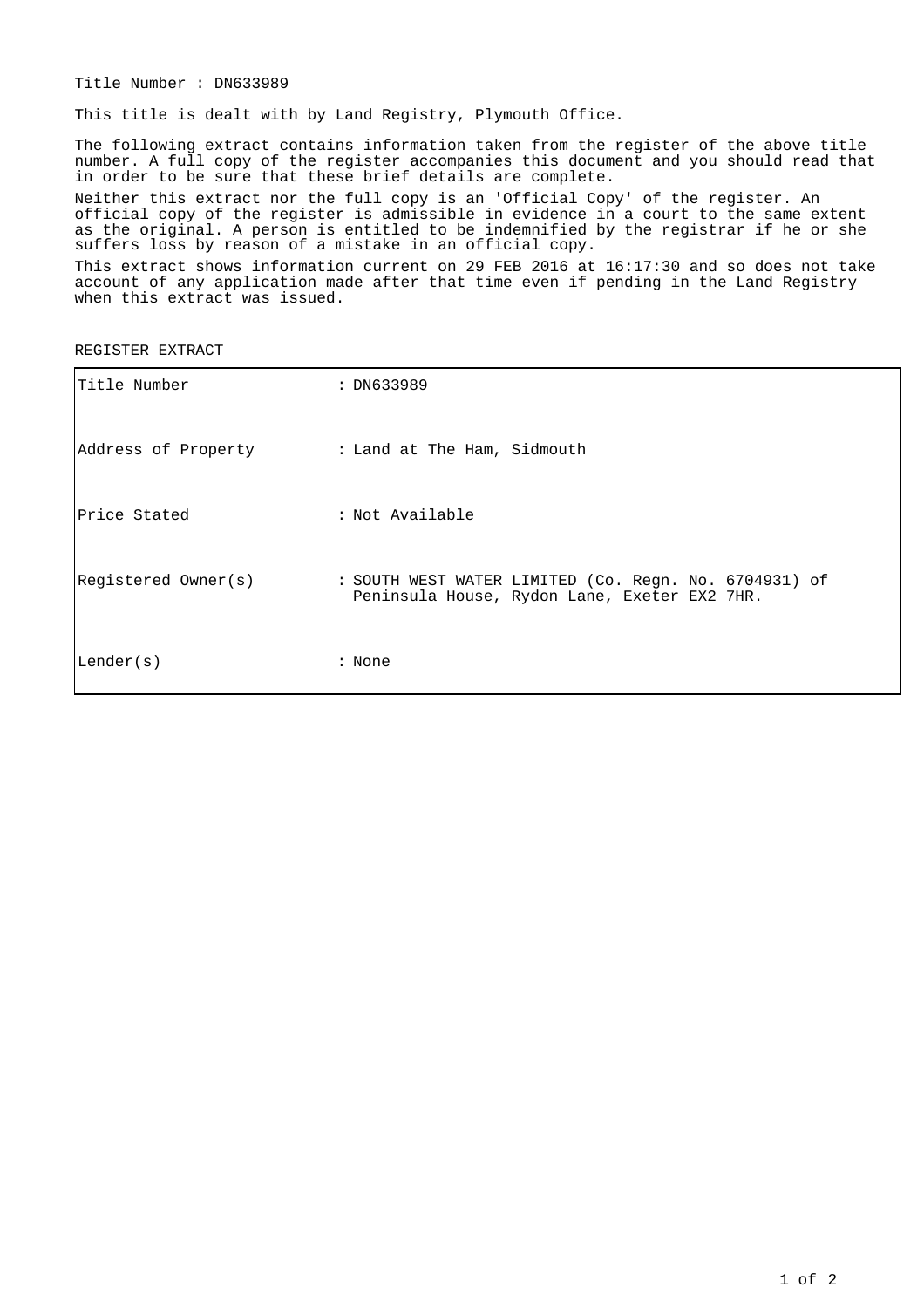#### Title number DN633989

This is a copy of the register of the title number set out immediately below, showing the entries in the register on 29 FEB 2016 at 16:17:30. This copy does not take account of any application made after that time even if still pending in the Land Registry when this copy was issued.

This copy is not an 'Official Copy' of the register. An official copy of the register is admissible in evidence in a court to the same extent as the original. A person is entitled to be indemnified by the registrar if he or she suffers loss by reason of a mistake in an official copy. If you want to obtain an official copy, the Land Registry web site explains how to do this.

### A: Property Register

This register describes the land and estate comprised in the title.

DEVON : EAST DEVON

- 1 (03.02.2005) The Freehold land shown edged with red on the plan of the above title filed at the Registry and being Land at The Ham, Sidmouth.
- 2 (02.05.2013) The land has the benefit of vehicular rights of way over the land hatched brown on the plan to the Epitome of Title dated 30 April 2013.

NOTE: Copy Epitome filed.

## B: Proprietorship Register

This register specifies the class of title and identifies the owner. It contains any entries that affect the right of disposal.

#### Title absolute

1 (02.05.2013) PROPRIETOR: SOUTH WEST WATER LIMITED (Co. Regn. No. 6704931) of Peninsula House, Rydon Lane, Exeter EX2 7HR.

End of register